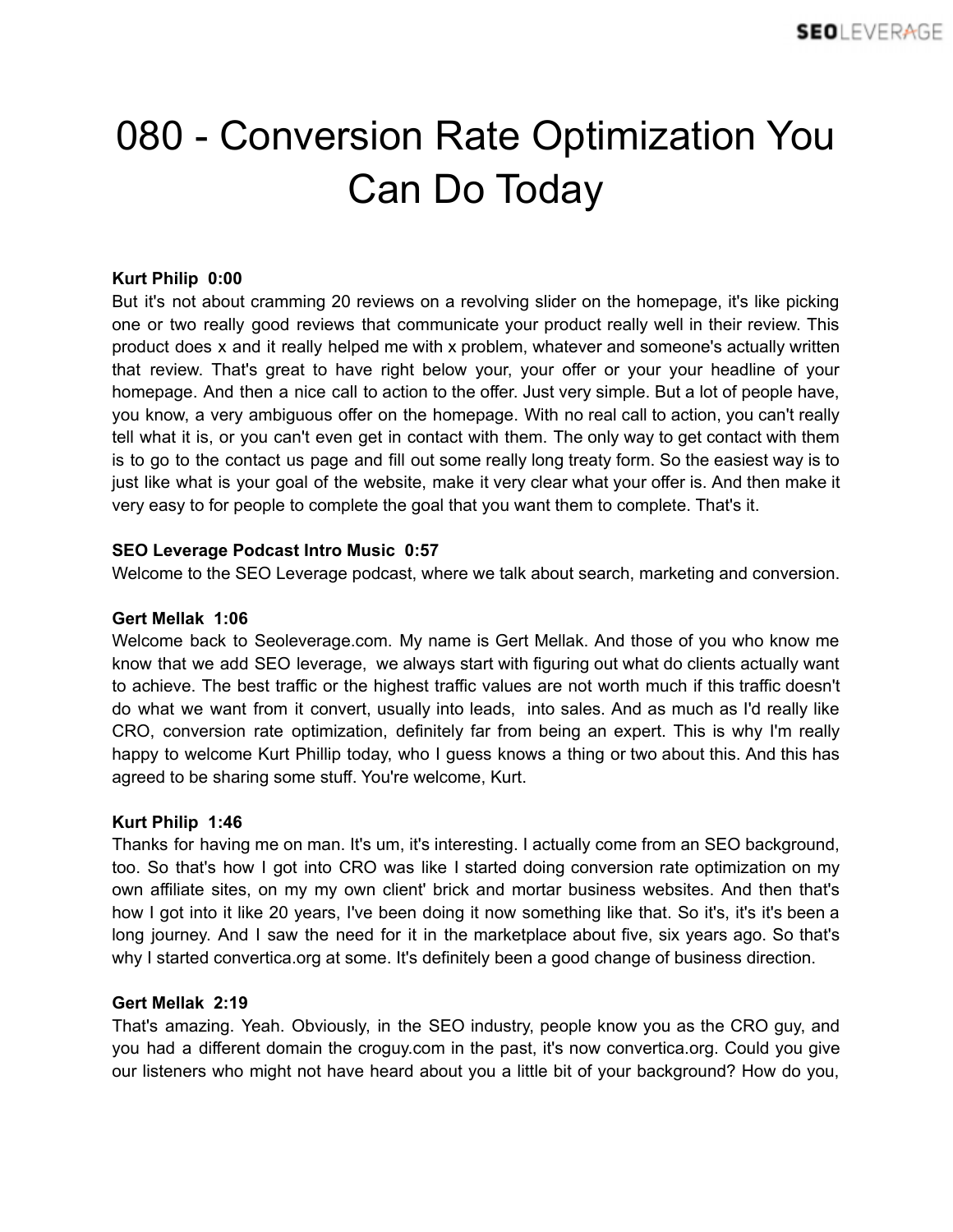so you came from SEO, you have convertica.org, how's your relation with CRO, has this developed?

# **Kurt Philip 2:42**

So when I, when I pivoted from SEO I was having, I was had a bit of burnout went through a few growth and growth and Google penalty cycles a few times. So I sort of burned out from that. So I took a few months off and then pivoted into into CRO guy was the original version of it. I didn't know what the potential was at the time. So I was just like, Look, I'll take on five or six extra clients a month, that'll buffer the SEO fluctuations that I have from like, having to rely on SEO all the time. And then it grew very quickly from there. And but larger brands didn't take me seriously because it was the CRO guy, right. It was like a consultant. So I think a year after I started that in 2016, I think it was. At the end of 2016, we pivoted into Convertica. And that's sort of our client bases, sort of seven and eight figure businesses that have a super large amount of traffic and large amount of orders and sales. And then that's sort of like, that's sort of where we are. That's where we are today. We've got around 20 staff, and worked with right around 800 clients now. So it's been very busy.

## **Gert Mellak 3:59**

Isn't it? There's must be amazing. I mean, there are two things that come to mind. We also have a team of I think 26 people right now and growing. So obviously there's a lot of management, big money on pile of it. I have heard not sure if this is still the case that you handle a lot of the operations, day to day operations off to someone on your team, is this correct?

## **Kurt Philip 4:18**

Yes, I found originally when I was when I picked it from CRO guy to Convertica, I hired sort of apprentices to duplicate me right to run tests, come up with ideas. But then you get to a certain size, which was probably about 10 staff, where it's just not scalable at that point. So one of, one of the apprentices was showing like really, really good operation skills and management skills. So then he ended up moving into the operations, head of operations position. And then now yeah, he's got 16, 17 people under him, that he's hired in person and trained and everything, and now he's actually partner in the company now. So five years later, he's come come a long way.

## **Gert Mellak 5:05**

This is this is amazing. This is amazing. You mentioned initially you're working with mostly seven, eight figure companies. This brings me to something I wanted to touch upon actually a little bit later. When does it really make sense for someone to start with CRO or engaging in agency legs, like your agency, always? People, but a lot of people not not as many as you would expect, know the conversion rate and want to improve it? And now it makes sense to work on this a little bit. But when does it actually make sense to engage in CRO agency like yours?

## **Kurt Philip 5:36**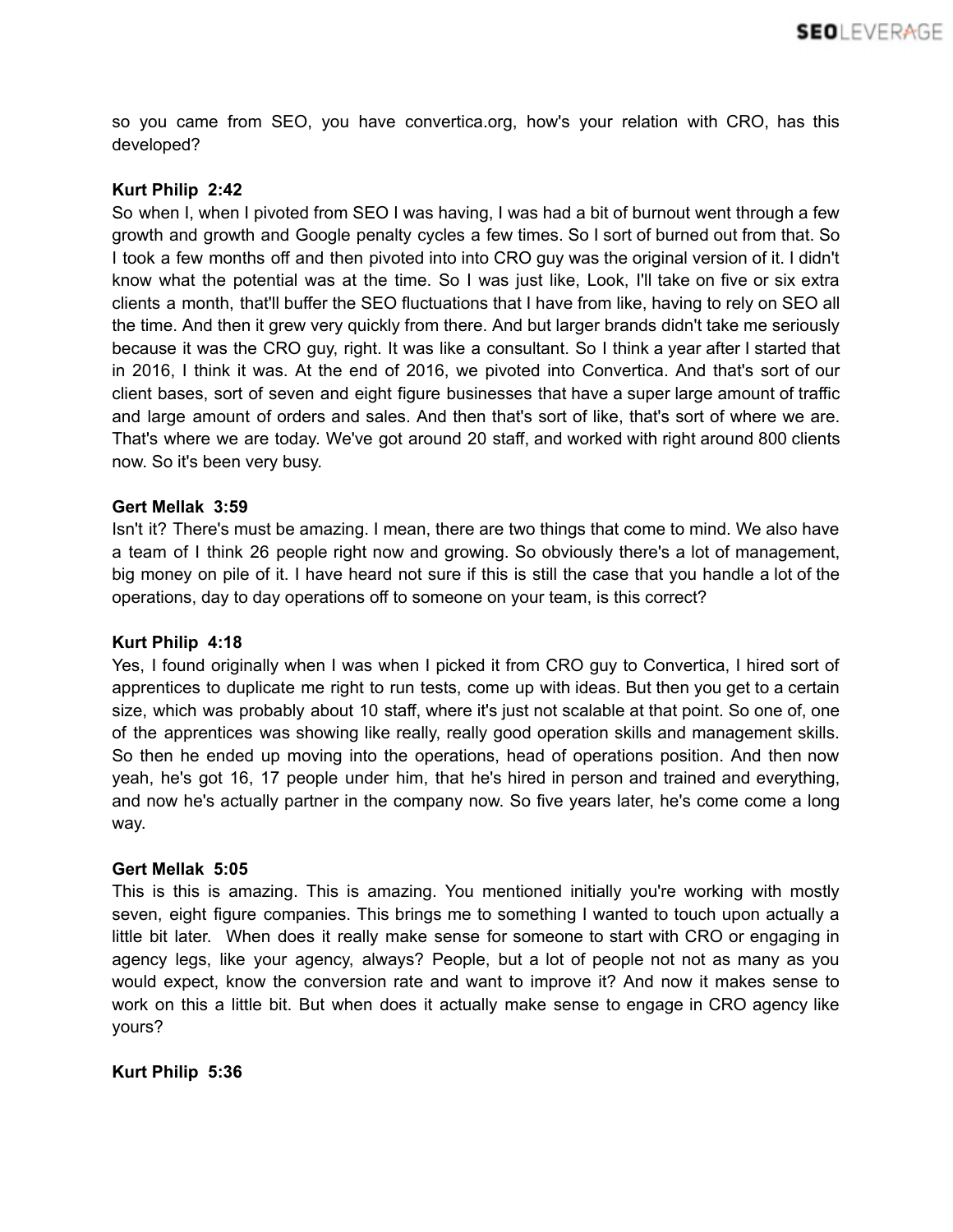Yes, I literally just had a call before this one other guy that wasn't quite ready for the services. And he was sort of like, I think you've said he has around 6000 traffic a month, but they're over, like 10, 15 pages. So no pages when they have over 1000 traffic a month. And at that point, it's just that we can't run split tests quick enough. So for a client to be on retainer with us, they need to have, ideally above 10,000 visitors per month, per page that we test. Ideally, that's that's the ideal situation. We can go if it's like a lead gen type website, you can go as low as three or 5000, depending on the site, but ideally is that 10,000 per page is where we can run two tests a month and compound the results coz most clients are with us six months plus. So in order to get good results in a six month timeframe, you need to be on a run, you know, six to 10 tests, ideally, coz you're gonna have you're gonna have one or two losers in that time too. And you don't want to, you don't want to spend two or three months waiting for a test to complete only to find out that it's a loser, right? Then you've lost that client almost almost certainly. So we work with mainly those clients, because it's, it's our price point, but also the traffic and audit volumes, we need to be on a run tests. So that's that's the main reason why we work with clients that big. But we also have clients in the low and mid six figure. But on average, that would be 7, 7, 8 figure businesses, because that's just the best clients to work with where we can we can run enough, run enough tests.

# **Gert Mellak 7:15**

Absolutely. This makes a lot of sense. If someone doesn't get to this level of like 10,000 visitors a month to 3000 for lead generation, is there anything they can do in order to improve the conversion rate?

# **Kurt Philip 7:29**

Yeah, absolutely. So almost all clients I do a call with on that on on sales calls, trust and credibility is just missing. So for some reason, developers always put reviews right at the footer, footer of a website. I don't know why this is?

# **Gert Mellak 7:46**

I think it's a good question.

## **Kurt Philip 7:47**

No, exactly, exactly. It's a WordPress template. But these developers have no idea about marketing and sales, obviously, the developers, but it's very frustrating, but it's good for us. But it's very frustrating for the client, because no one ever sees the reviews, which are the most important, right. But it's not about cramming 20 reviews on a revolving slider, on the homepage. It's like picking one or two really good reviews that communicate your product really well in their review. This product does x and it really helped me with x problem, whatever and someone's actually written that review, that's great to have right below your, your offer or your, your headline of your homepage. And then a nice call to action to the offer. Just very simple. But a lot of people have, you know, a very ambiguous offer on the homepage with no real call to action. You can't really tell what it is, or you can't even get in contact with them. The only way to get contact with them is to go to the contact us page and fill out some really long shitty form. So the easiest way is to just like what is your goal of the website? Make it very clear what your offer is,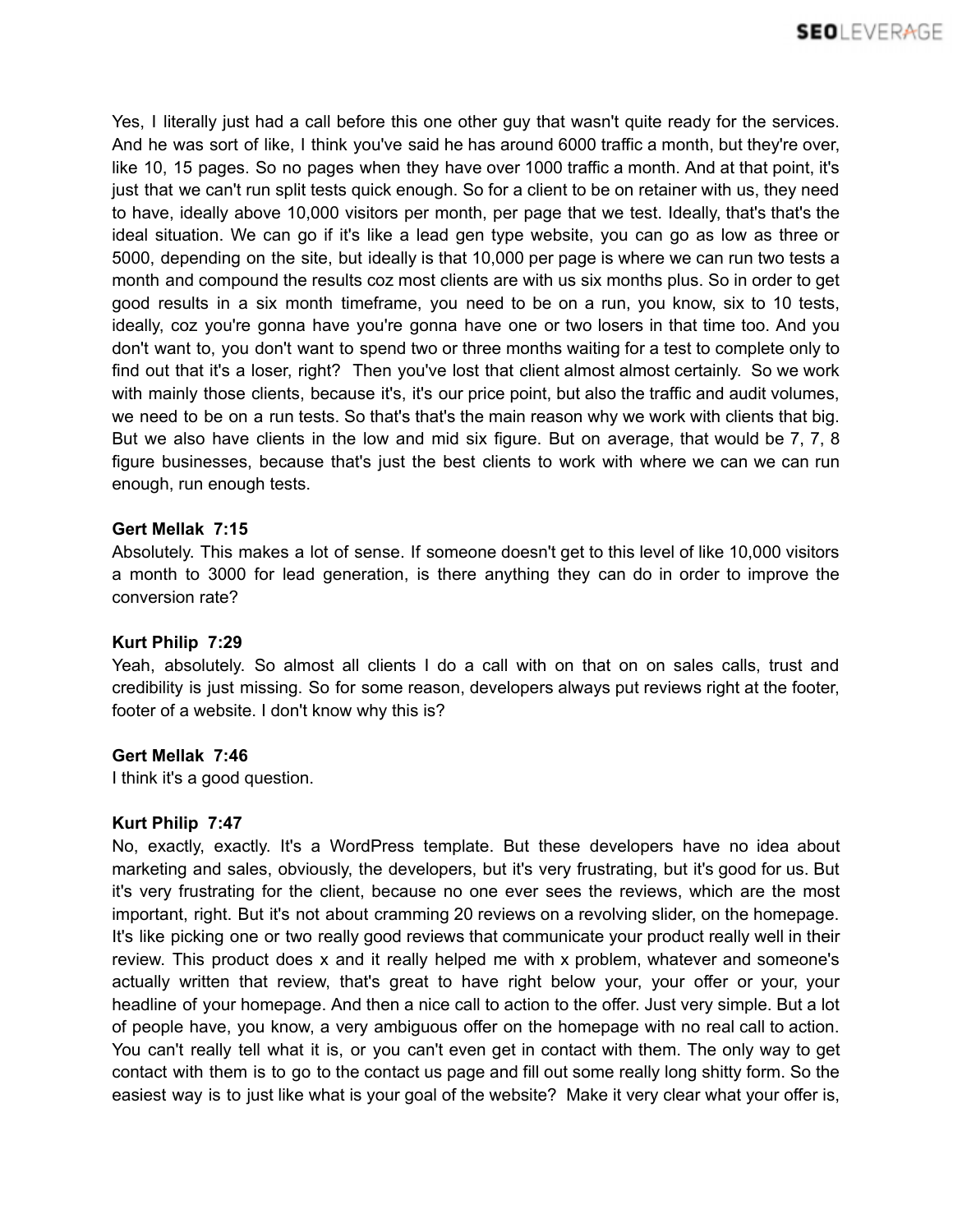and then make it very easy to for people to complete the goal that you want them to complete. That's it. And most people try to offer every, let's just say we have like a web design firm, for example. And they also do web design, AdWords, Facebook ads, and they like trying to sell everything instead of just becoming very clear and, and being able to communicate their offer of just one of their services very well, that they're very good at, that's the highest margin and then pushing the user to fill out a lead magnet that you know, that's a hard to, a whole another thing but I think people overcomplicated a bit too much because that's that was the way it was that, was the way it was 15 years ago. We didn't know what we're doing but the markets maturing a lot now you know, so

## **Gert Mellak 9:38**

That's really interesting that you bring this up. I think the Wordpress templates and the themes you can purchase for cheap or get free. They're doing a lot of damage to the industry and to those websites. Because once you're on in different areas that are really made to be sold. Essentially was our experience people they're made with all those components and everything flashy and all images optimized etc. Now then, you started playing this to your website and upload your own content, which doesn't look as good anymore. And you might remove a few components because you don't have so much traffic. And ultimately, you have a crappy website, that's not conversion optimized, it's not SEO optimized at all. This is doing a lot of damage. We do very often quick audits for sites. So this is something that people can get very cheap on our website. And I'm usually then giving them some, some feedback. And a framework I learned, I think, from my mentor, James Schramko, a few years back. He just said, Look, you need to say who you are, what you're doing, why people should trust you, who has trusted you, and where people can sign up. And this is something that started to stick to my head. And we tried to apply this to our SEO clients as well as well. We're just really asking why should people at this stage trust you enough? Or where is the next call to action? And very often compare this to pharmacy stores in Spain, there is one on every corner. But there's none on websites, there's no call to action anywhere, sometimes it seems to be making it really hard, right?

## **Kurt Philip 10:58**

Yeah, exactly and I think it's, it's, it's so easy to make a website now. So what happened, the big trend we saw was people starting their own e commerce websites when COVID happened. And then due to the loss of scale, a lot of those guys became really successful from that, due to just everyone moving online, they didn't know what they were doing. They set up a Shopify store, they upload their products, and boom, they're making seven figures. They didn't know anything about marketing, they didn't know anything about sales, they just found a niche or a product that was needed at the time by luck, honestly, by luck. And then they're coming to us making two and a half million dollars a year and their conversion rates at the floor, you know, so that's what we saw on a huge amount, of a huge scale was was exactly that sites that just look like absolute crap. But we're just a great product that people wanted so so we had a lot of success of working with guys like that, that they didn't know how to communicate their offer or make it easy for people to buy, they just use a standard template on on on Shopify now.

## **Gert Mellak 12:03**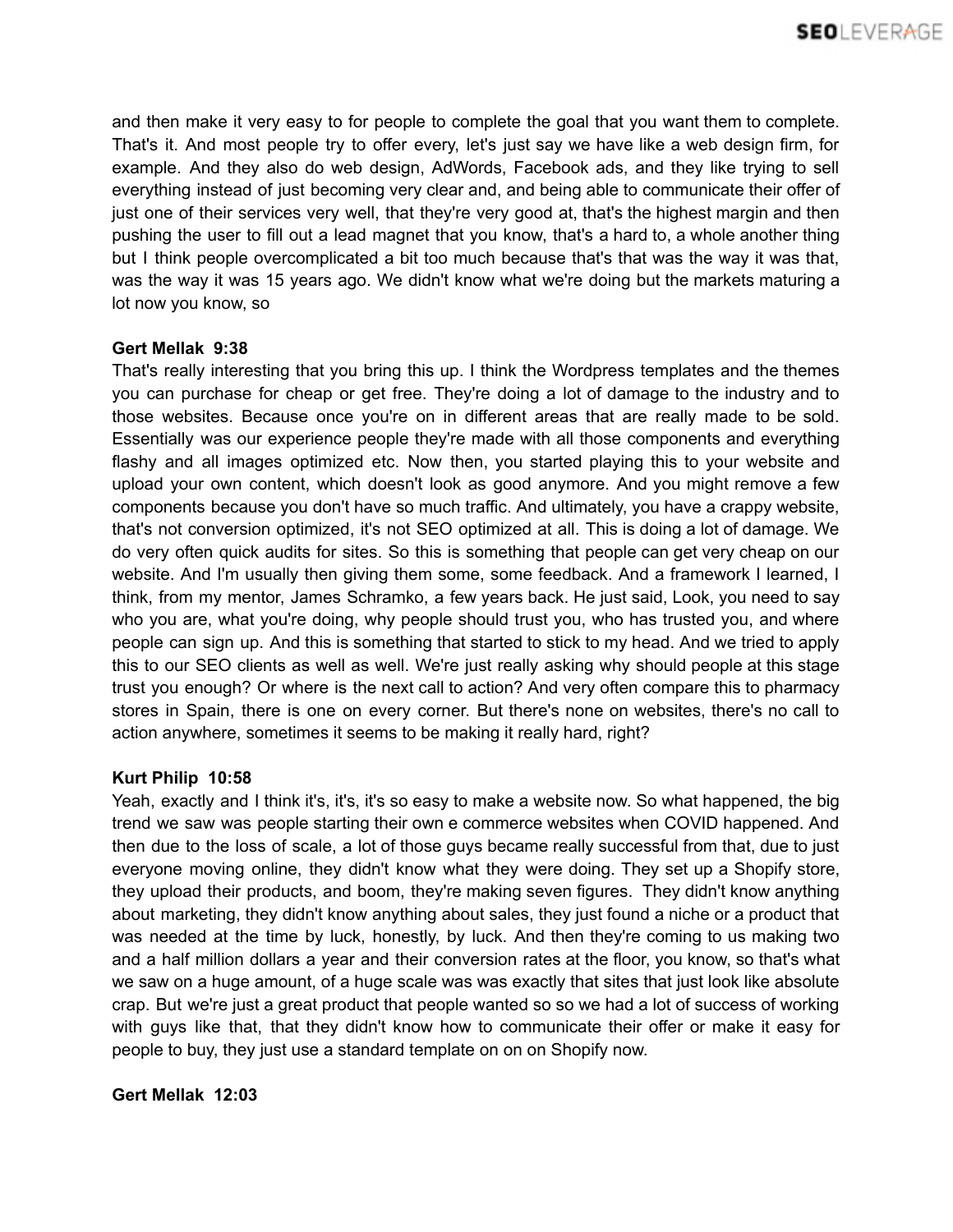It's interesting, we've worked with a lot of people who who have also gone gone big really with Facebook ads, maybe on social media have like 50,000, 100,000 subscribers or followers or whatever it is based on the platform. And then you look at their website and not extracting any leads to get a lot of traffic, don't know really know where to direct this because it was just all their attention. They were pretty much at a client literally tell me they lived inside Instagram for two years, just to make sure that this was growing and answer all the direct messages, etc. And now we're trying to build out the website essentially, as a lead generation platform. What was really interesting for us and we do a lot of site audits from SEO, you know, as usually the first step we really need to audit the entire site, the content, the backlinks, etc, to get an idea what's happening and what might be affecting what a lot of people don't track the conversions. And this is really interesting where you say okay, then apparently it's it's working good enough or but they you asked him about the conversion rate, even multiple seven figure businesses we've seen not tracking conversions, so they they track the sales, the revenue, etc. But they don't know where this comes from, where then the first step we try to take is getting those conversion rates up and say, okay, where does this traffic come in and actually then convert. What do you think tracking and then also CRO is is not widespread? It's not something people have in their minds.

# **Kurt Philip 13:19**

It can be complicated to set up right. It's like a lot of people get into analytics and they're just like, What the hell is all this? I mean, it's easy for it's easy for us because we've been doing it for so long and it used to be quite basic and that's quite advanced, but when you spend enough time in analytics, it's very very simple and I mean you can spend, you can spend a couple of hours on YouTube trying to work out how it works but it's it's still complicated understanding what a conversion is, understanding like, where to make them fire and understanding what funnels are is like second nature to guys like us, but to new people in online businesses really not as quite as foreign. So one great attribution tracking software that I found a couple of years ago was made by a guy and also in the DC called Jesse Hanley named bentonow.com which has been really good for our business that allows us to identify exactly how much each client is worth to us when they came in, when they signed up, what what traffic source, what uhm anything, creates like an avatar profile about that client, and whether they come in on their mobile or here's a bunch of ways to work out, if same person will these type of things. And then you even have email off the back of that so then you can target those people on separate lists. We moved away from MailChimp to do this sort of stuff. It's been huge being able to segment the traffic based on so many more. So many more details. So not the traffic, the list has been huge. But that's that's a piece of software bentonow.com is one that's worked really well for us. But I don't know, I don't know why. I think it's just like people are unaware the market is starting to become more mature, but for people starting out, it's not really talked about, because you just trust, if something looks good that it's gonna sell, right? It's like a nice theme or whatever, so

# **Gert Mellak 15:15**

I had I had a plan once this was years ago, obviously, when we're talking about maturity, this was 10 years ago, probably. But they asked him if the site was working for them. And they just opened up the page and said, Yeah, look, it's working. And I said, like, Okay, what about conversions? What about conduct requests? What about visitors, etc, they had, they didn't have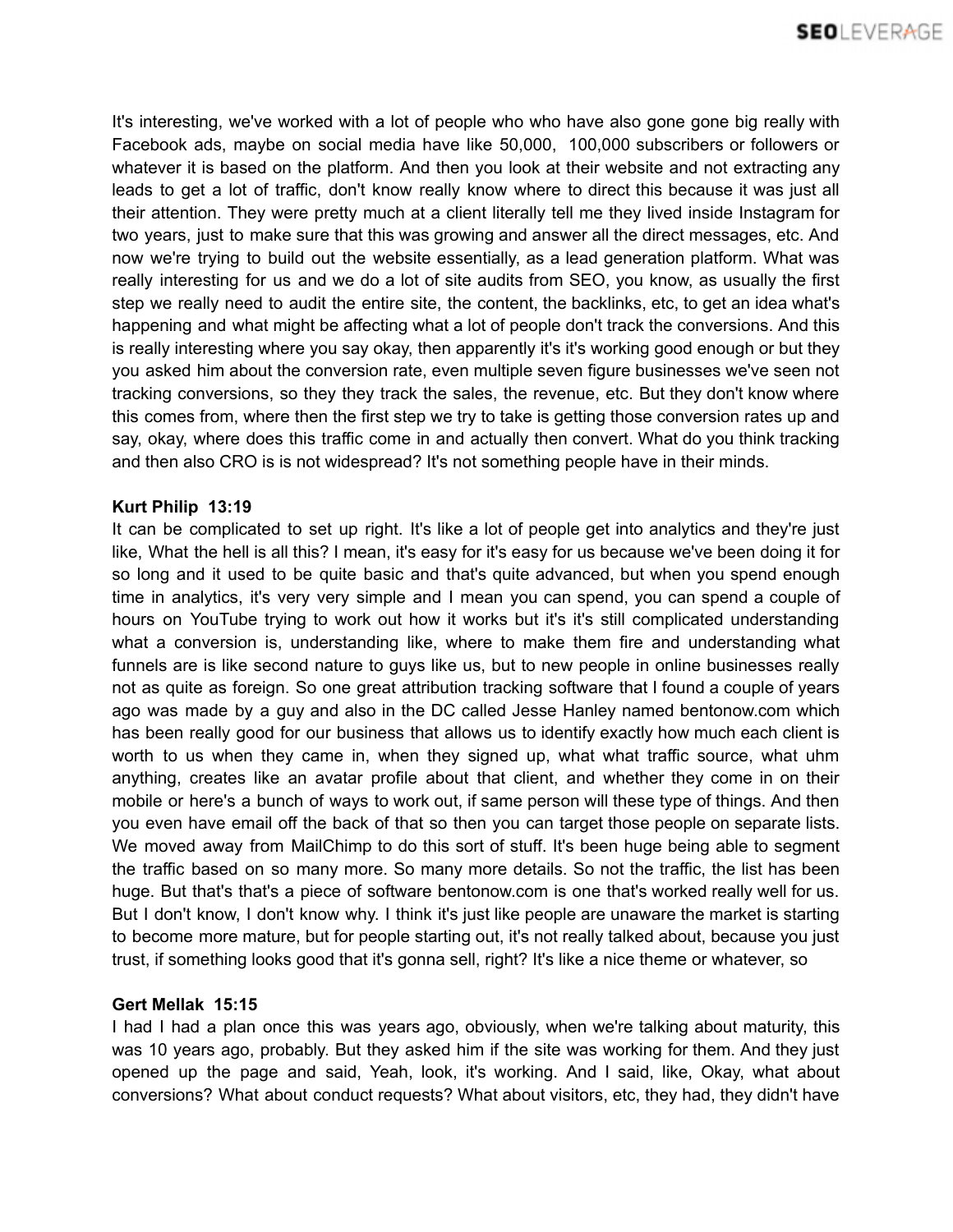any of the iDA analytic software installed, they were just waiting for the phone calls to come in. This was a local business. So they just track success based on marketing, essentially, based on phone calls, and have a registered answer today, five phone calls tomorrow, once something is off, and then we have 10. So something's going great. Our segmentation, we have seen work this really, really well. Once you segment which kind of articles drive actually the right people in and then convert, and then those conversions actually turn into sales, people that are using like bento, or Sigmetrics, or we could report or things like those seem to be doing a really good job tracking, then across the different channels. We have had quite some success with clients, when changing lead magnets, and I was wondering what your experience was. So what we usually find a very often find is that people spend quite some effort bringing up an ebook or something that works, essentially, for everybody interested in their niche. And then once we start switching this up, and putting something in that's relevant for the actual article where this is being published, then conversions skyrocket. And I was wondering if this, this is obviously not a stage yet we're, we're probably an AP test would make sense. They don't have those 10,000 visitors, we just essentially change one thing for another one and see what happens. And so again, you're using this lead member, then this article, let's try that one and see what happens. And this is a difference very often from five to maybe 30% conversion rate. How do you go about about lead magnets? In general? Where do you start? Or do you only do A B testing, in general with the clients of the sites you're working with?

# **Kurt Philip 17:08**

Yes, I can only speak about changing lead magnets on my own business, because most of the businesses we work in or already work with are already quite established, right. And they're already creating a lot of revenue. So we're just trying to polish their sites up to milk out another 20, 30, 40% in conversion rates or whatever. So but on our site, we've tried a bunch of different different lead magnets, again, because it's low volume, high ticket, it's, you can't I believe split test it, it has to be a manual tracking system, right. So it's like, and again, that's highly inaccurate, because seasonality, different times of the year, depends what you're spending and things like this. But a lot of times if it's not converting, if it's not converting, it's very clear that it's not converting. If you then change it to a lead magnet that starts to convert, you don't really need to split test it right. It's obvious that your lead magnet before was crap, it was like an ebook. But I think the old way to do it was like a free six page, I don't know summary of best CRO tips for 2020. It was like something that was very popular ages ago, right, but we just got creative with doing, you know, we just do a full on audit for every site that submits to us, gets them on a call, we have like a 10 step, email sequence that then goes to them to warm them up. And like we have a bunch of stuff, I think, the ebook lead magnet or whatever, something of value that you want to hook them into, get their email, whatever that is, is just like the first step, it should never be like, the one and only thing you do, once you got their email, that's the whole point of getting them as a person on your list to now build that relationship with them. And then once you've gotten them on list to build the relationship, now it's time to show your true value by giving them say, five to 10 emails of value before one email of selling. That's it instead of a lot of people will do like two or three emails, and then boom, buy my product 50% off whatever. And I think you need to spend a while especially in our niche where you know, five figure minimum customer value, it's a lot lot different to say, if you're selling a 37 dollar, equals or something. So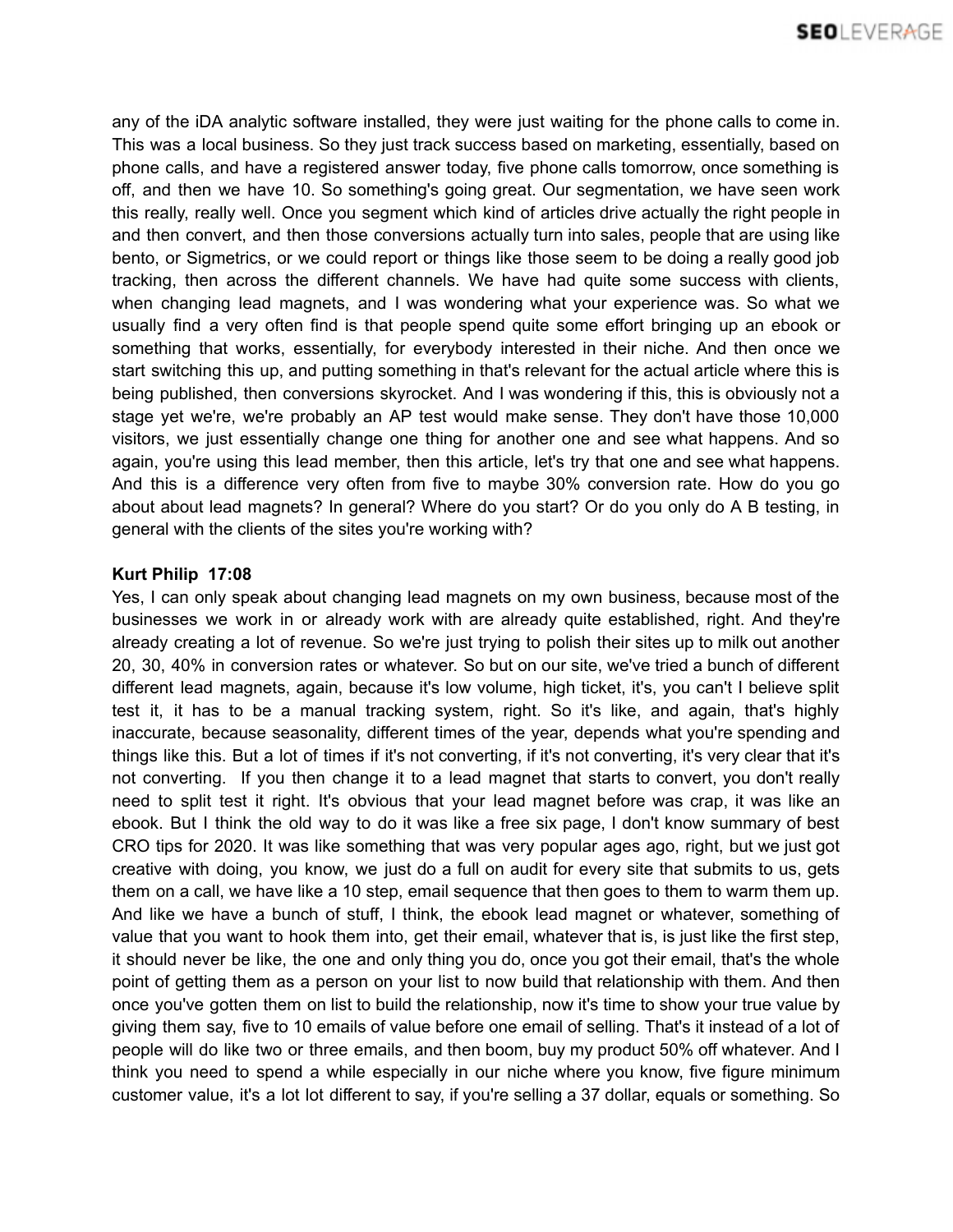it really depends on on the type of space you're in, but , but yeah, I think getting the email on the list is where it starts. And then once you've done that, now it's time to like build that relationship with them by telling giving them heaps of free tips and free value. So I think you're like the best person in the niche that you're in, so

# **Gert Mellak 19:32**

Now absolutely. I think digital marketing in general procedures in SEO as well as obviously trust based so this, you can't give guarantees, you can talk about experience, you can't give guarantees upfront. Obviously in SEO you can and digital marketing and social or wherever conversion optimization, I guess you can probably. The more clients you have, the more references you can point to the easier it gets for a client to make a decision. Like if you worked in such and such we are into trust. We have like a lot of examples obviously after a while, right?

# **Kurt Philip 19:58**

Yeah, exactly. So we looked at all our clients, and then we looked at what the average conversion rate increase was, and then the main and then looked at like, Okay, what is a, we don't call a guarantee, but we call it a goal for the the campaign link. So we when when I'm on the sales call them we hit, we say that our goal is to hit a 20% increase in conversion rate by the end of the campaign, if we don't hit it by the end of the campaign, we keep testing at no extra charge until we do. And that actually works better than a refund, because that shows like people are coming to work with you, because generally, like 20% is a sizable amount of revenue increases for them. Right. So and that, that worked a lot better, because obviously, we can't give guarantees either. And you can't advertise guarantees, because we had our Facebook can shut down pretty quickly on tweeted that we didn't know about that at the start. But, but yeah, it's a much better way to show show value and show your the value of your campaign and proposal without sounding like a car salesman. Right? Right.

## **Gert Mellak 20:58**

Absolutely. Absolutely. One thing that came to mind when he said you work with already several 100 tests at once in parallel, we see this with SEO as well, the more clients we work with, the more experience we have, the more information we can extract from one client possibly and say, Okay, this might also work for this can let's try this there. How do you come up with testing ideas? Is this mostly cross referencing projects that have been working? Or you have you have a creative process on a project or a brainstorming, what you can do there? How do you go about this?

# **Kurt Philip 21:29**

So we have, we have the Strategy Department, and that consists of about five of the team. But up until about client 100, it was very much creative, very much like brainstorming, other case studies were part of some paid subscription newsletters that we'd share split testing, winning split tests, and so on. But now that it's very little creative input, and it's, we see a website and we go okay, what's we have a whole Rolodex of test successful tests, we go, okay, what are the first five tests we're going to run here that will have a high chance of winning because they don't have x x x. And then so it's got a much higher win rate once we switched to switch to that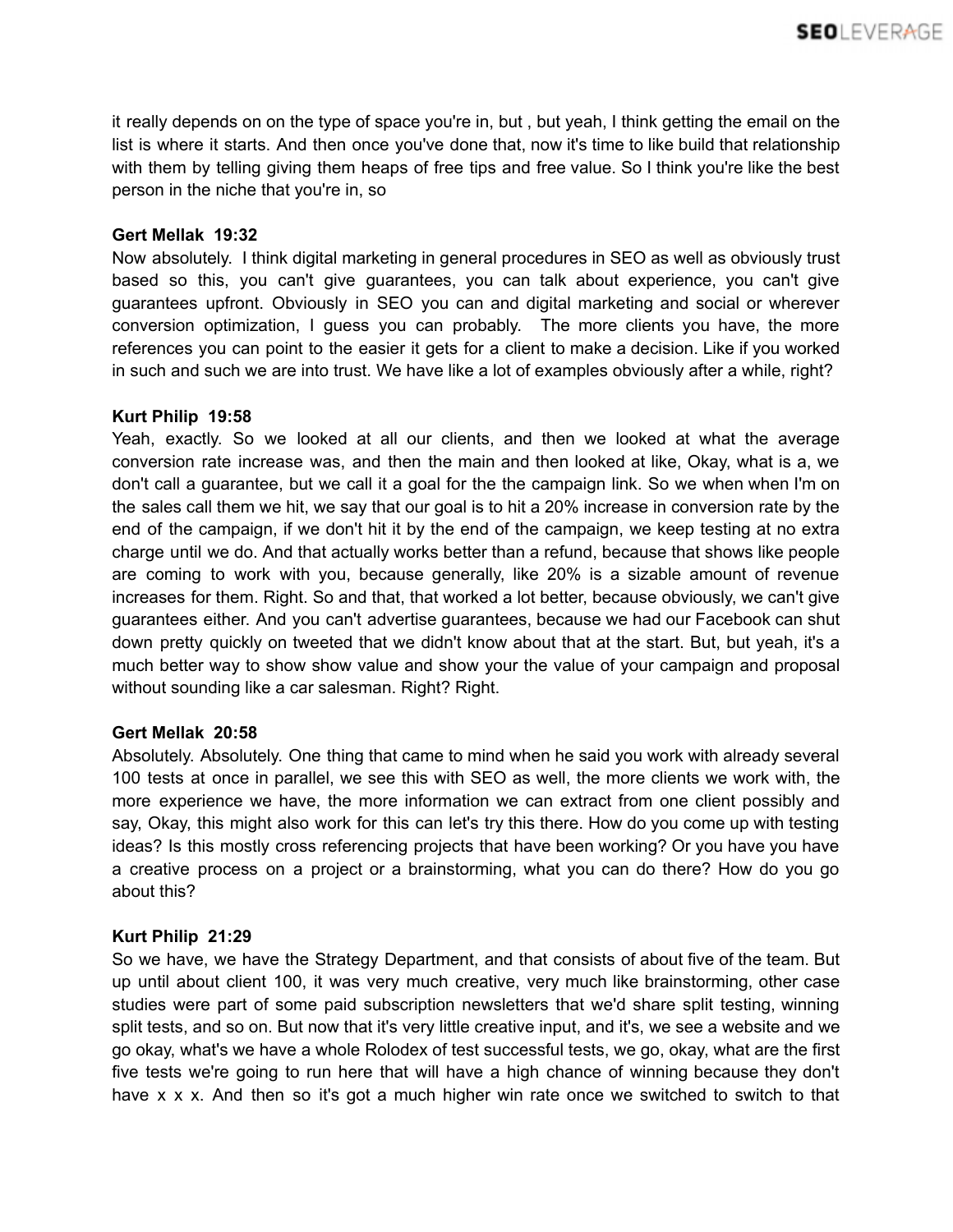process. So we actually track what our win rate is, we track what per caught out, what our, like lose and increase rate is and things like that, and we can see the changes and how much they've impacted. So when we switch to just using what's worked on other clients, previous winning campaigns, it was so much better and more efficient, much more efficient than trying to come up with new ideas all the time.

# **Gert Mellak 22:35**

That's really fascinating. We, we obviously when, when we take this out this side with my team, we very often say, okay, like, this is this is something that worked for this one, let's start with this, this, this, this, this. And then we line up essentially the prioritized items in the audit and say, Okay, let's, you don't do anything else. But get those meta descriptions, right, because we know you're going to triple your rate. And if you don't do anything else, make sure you have those menu elements essentially be part of, part of what you're doing. Just to make sure that Google understands they are important on these pages, certain certain things, we definitely also can start and then probably in our case, it gets a little bit more custom, but I can understand the more data you have, the more things you, you know where you can start the testing process. So that's really, really interesting. I want to go back to the lead magnet once more, just because I know for many of our clients, this is a really important topic, what do you think characterizes a good lead magnet?

# **Kurt Philip 23:30**

A high perceived value, so it's not necessarily that it is high value, but a higher high perceived value. So what guys used to do back in the day with courses, SEO courses. As you would know, BlackHatWorld and and all those places back in the day was, they would put a image up of the soft, the course or the free course giveaway. And there would be like five DVDs, that would be like a software box, and it would be like value 297, now zero if you give me your email, and just like trying to communicate to the visitor, how much value this PDF or ebook I keep just using this as an example, because it's probably the most common, common one. So it could be like, our top 10 biggest CRO findings of 2021. And then we can communicate you know, our clients have spent 10s of 1000s of dollars to get this information through using our, using our, our process, but you can have it for free just by entering your email. So it's not so much about, of course you got to have value in the document too. But don't just say free eBook. If you enter your email, you want to really learn how to sell that ebook. So that it seems like it's worth a lot before you, before you try to like, you're you're trying to advertise that that that lead magnet right does that. Does that answer your question?

## **Gert Mellak 24:55**

Yeah, absolutely. Absolutely. Definitely. How you how you frame things I think this is true for or all kinds of all kinds of places on the website, how you frame something is just impacting how it works. And then we'll we definitely selected, the more relevant, we can make it to the actual page where it's where it's on. But you said obviously your clients very often have this in place already. The relevance if you can just kind of try to embody the person that's on this page and what they're going through, if we make the lead magnet be like the next logical step for them. It seems like really good. So if someone comes to on our website and has an, a question about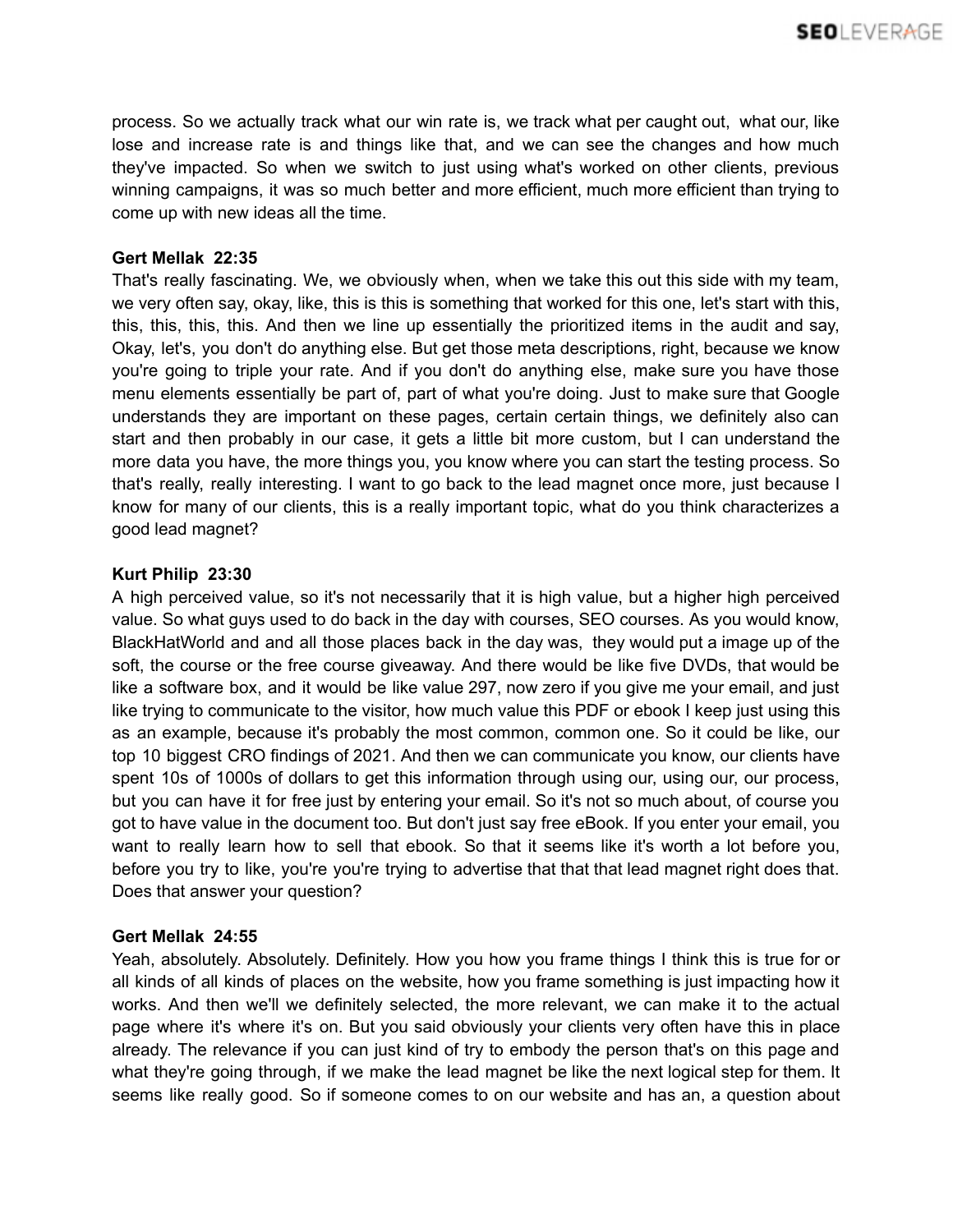how to do SEO for Magento, and they see a Magento checklist to get your SEO, right, it's just going to be a very logical next step for them to get additional value and opt in for something like this. Whereas if the book we have, for example, is not going to be the right fit for everybody, because they're on a particular situation, they might have come to the website, just to solve this particular issue. And to figure out how to optimize a Shopify site, for example, for basic SEO, and then the general ebook is not going to be a good fit. But yeah, definitely framing value, I was trying to turn my clients to value obviously needs to be worth more than the email address, I'm giving up for it. And if the value is really good, I might choose my good email address and not the crappy one and never check. So obviously, not every email address is created equal, right.

# **Kurt Philip 26:20**

I think one thing that's changed in the last few years with the rise of mobile too, is that the old web 1.0 free style websites with your home your company, about us,contact us in the menu, then your offer, then all the different section pages explaining what your offer is. Those kinds of websites, obviously, depends on what you're offering. But a great example of how I communicate this is I just bought a premium signature the other day of a Facebook ad. I don't know if you've seen them too. But it's a really nicely graphic design signature that they sell for, like 30 bucks. But this is a graphic design agency, which is, this is a great example of a graphic design firm, that worked out a really low amount of work for quite a high margin probably takes them like 20 seconds to create this product. They sell it for 30 bucks, and they do hundreds of them for sure. But when you go to the website, it's literally there's one thing for you to do, they show examples of, of all the great signatures, their premium signatures and how many people have sold, and then just the one area for you to buy it, there's nothing else. There's nothing else on the page. And I think that is something that a lot of businesses would, should do and would get much better conversion rate just by giving the user one thing to click Next, and then purchase your product rather than having for them to try and navigate around your website. We sell the best signatures and then scroll down and then shows a bunch of signatures and then they just get lost in where they need to head, you want to sort of like push them in a direction that heads towards that conversion without any any confusion or leaks, I guess conversion leaks,so

## **Gert Mellak 28:07**

This is really interesting. I was going to wrap this up but I have one more question if this if this is okay. Have you ever had a client where you suggested them for CRO purposes to split things across multiple websites?

# **Kurt Philip 28:22**

Can you explain a bit more what you mean?

## **Gert Mellak 28:24**

I'm auditing a client right, right now a client site and they have like a very particular design they have every every menu item is essentially a button. So every call to action looks exactly like the menu items. And they had the offer probably 25 different services. So the first thing that came to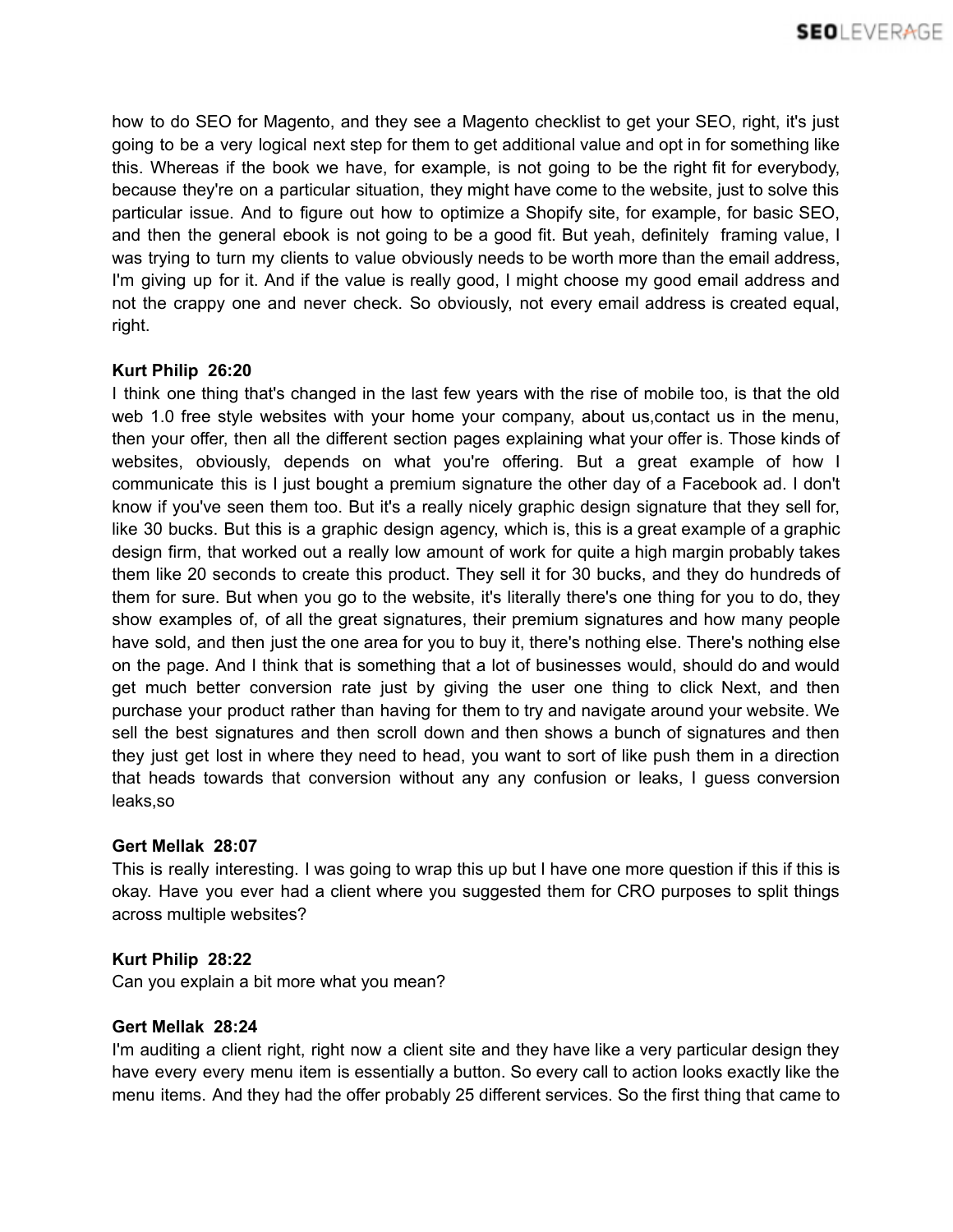my mind when I saw this website is look, I will split this up into sub domains or something like this and say, Okay, this service goes there the service goes there is if if I was offering CRO tomorrow, I would split it off Seo leverage.com and call this CRO leverage might get this domain after this call. It is off to zero leverage. And just make sure people don't get confused with all kinds of information missing.

## **Kurt Philip 29:04**

Yeah, I think that would be that would be a great idea. Because that's web 1.0. Right? Like when you're when you're an SEO company, but you also sell AdWords, you also sell Facebook ads, you also sell graphic design, you sell everything and then you sell nothing because of this. Like if as long as you need to really specialize in one thing or have a separate website for each of those things. so that because generally people won't cross sell, you know, if they want a logo, they're not going to generally want SEO kind of thing. So there's no use having that option there at the one chance that you might be able to sell them some some SEO or something. So give it a focus, keep it basic and the conversion rates will all go up from there.

# **Gert Mellak 29:46**

Awesome. Well, thank you so much Kurt. I want to quickly recap, we talked about or you talked about people starting really into SAP testing when they get like 10,000 ah 10,000 visitors per month. You talked about this tool as well, this was bentonow, I think I made a note and granted link into the in the show notes as well. If somebody wants to get some, some more insights, he talked about changing things rather than doing an AP test if you don't get to this level and see if they don't convert, you obviously need to make a change until you get it converting, talked about making things keeping things focused, making sure that obviously the value perception is met in order to get this lead, get this conversion going. And first and foremost, and this is definitely matching the experience we have here as well. trust and authority probably the most important thing people can fix on their site, just making sure that visitors get a sense that they are trustworthy. There's just so many people out there I think this is even even more an issue now with more and more AI generated content where it's just so easy to create a website as if you were the expert of anything. I can create a medical website on cancer treatment tomorrow with AI and probably for some for a non expert it it looks really decent and they might trust my advice they shouldn't really, so trust and authority really backup what you're saying but the examples make sure they're visible, focus people on your website. I think this was really good advice. We're going to publish the links to your site in the show notes if they want to get in touch with you, someone listening to this show what would be the best way

# **Kurt Philip 31:21**

Just convertica.org. Convertica.org/blog, we have all my contact details in the right hand sidebar, my Twitter, Facebook, although YouTube channel we've, I've been did for a period with a bunch of CRO videos. Yeah.

## **Gert Mellak 31:40**